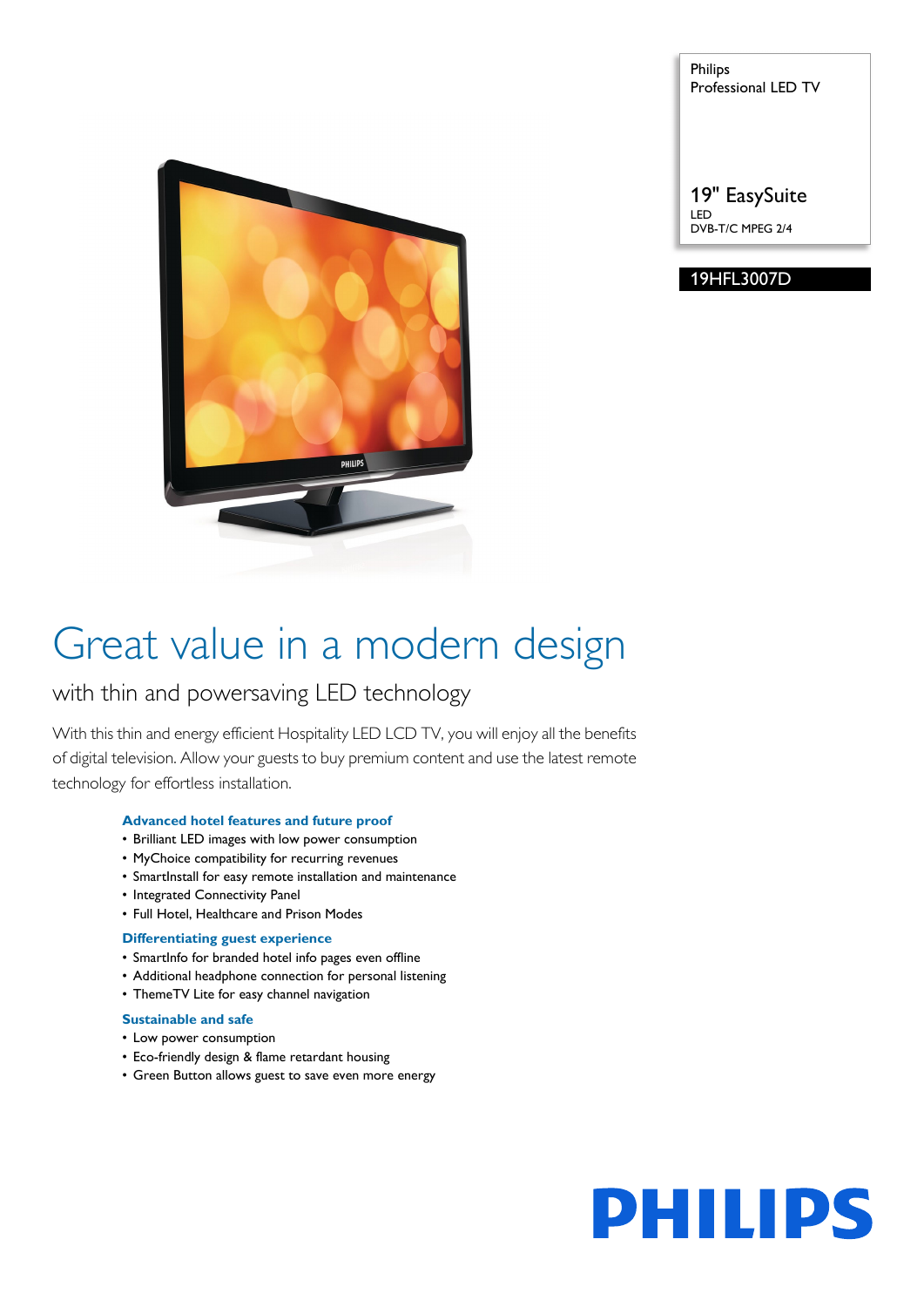### **Highlights**

#### **MyChoice compatible**



MyChoice offers a simple and low-cost way to offer your guests premium TV channels. At the same time it delivers an additional revenue stream which allows you to recover your initial TV investment.

#### **Integrated Connectivity Panel**

The Integrated Connectivity Panel allows your guests to seamlessly connect their personal devices to your TV without the need of any external Connectivity Panel.

#### **LED**



The most advanced LED lighting technology in this TV combines an eye-catching minimalistic design with stunning image quality as well as

the lowest power consumption in its category. On top of that, LED lighting technology does not contain any hazardous materials. Thus, with LED backlight you can enjoy low power consumption, high brightness, incredible contrast, sharpness and vibrant colors.

#### **Eco-friendly design**

Sustainability is integral to the way Philips does business. Philips TVs are designed and produced according to our EcoDesign principles aimed at minimizing overall environmental impact, through lower power consumption, removal of hazardous substances, lower weight, more efficient packaging and better recyclability. Philips TVs also have a special housing of flame retardant material. Independent tests carried out by emergency fire services have shown that whereas TVs can sometimes intensify fires caused by external sources, Philips TVs will not contribute to the fire.

#### **ThemeTV Lite**

ThemeTV Lite offers an easy user interface that gives your guests the opportunity to navigate in the guest menu to find their own country channels, news and hotel information easily without the need of an interactive entertainment system.

#### **Green Button**

With the Green Button guests have the possibility to save even more energy on the TV by opting for a higher backlight dimming or by switching off the screen when listening to radio. Another way to reduce a hotel's operating cost while involving guests directly.

#### **SmartInstall**



SmartInstall makes installation and maintenance of your TVs effortless. With a simple to use web tool, you can now remotely configure and install your TVs without visiting any rooms! This saves you time and makes sure your guests are not disturbed. Whether it is updating the hotel info pages or installing new channels, SmartInstall can handle all.

#### **SmartInfo**

SmartInfo allows you to provide hotel or city information to your guests through Hotel Info. Your guests have access to hotel info pages which can be changed regularly and easily to keep your guests up to date with all the latest developments in your hotel.





SmartPower







PrisonMode